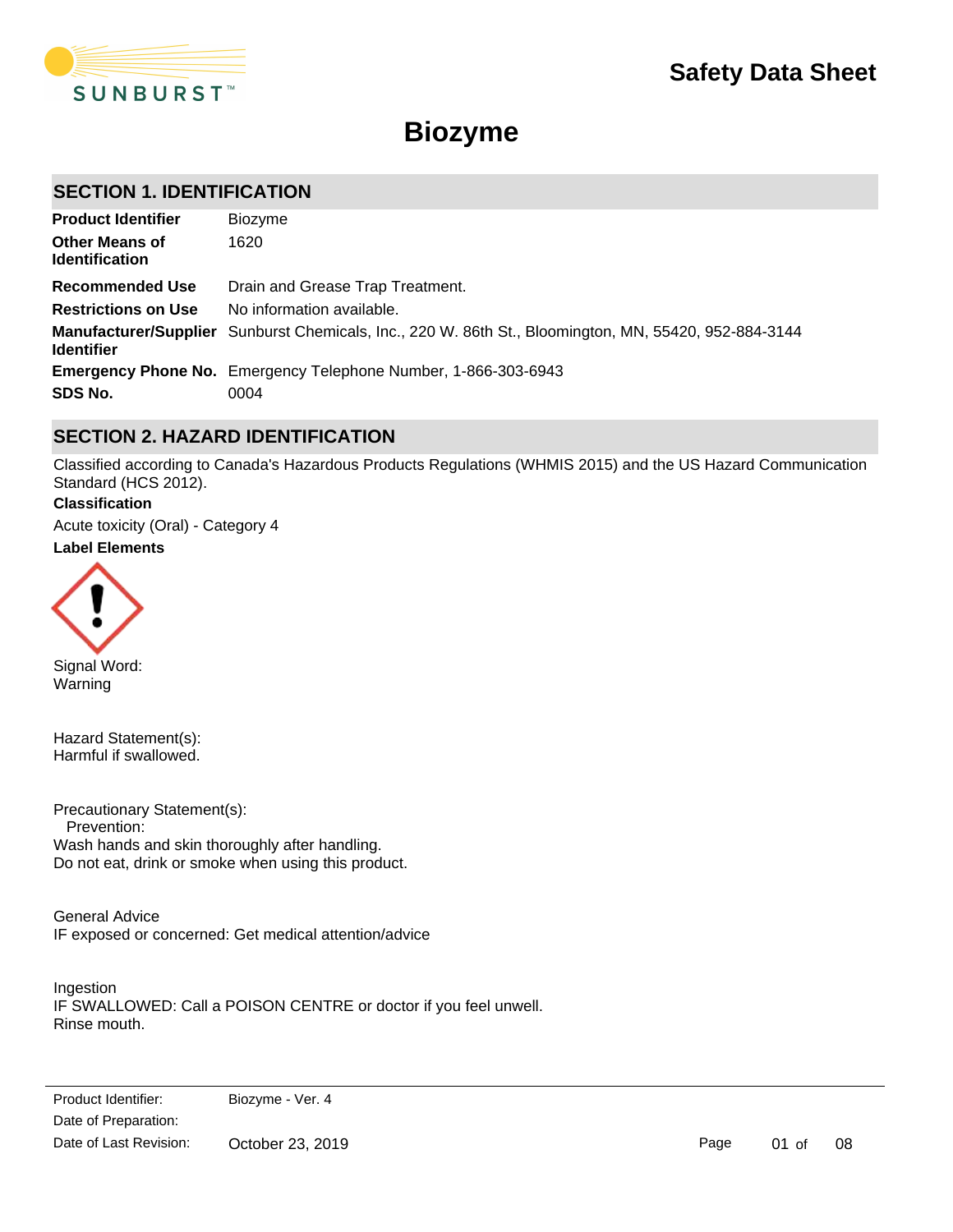Storage: Store locked up.

Disposal:

Dispose of contents and container in accordance with local, regional, national and international regulations. **Other Hazards**

Not applicable.

-----------------------------------------------------------------------------------------------------------

PRODUCT AT USE DILUTION Classification Category of Use Dilution: Not hazardous at use dilution.

Signal Word None.

Precautionary Statement(s): Prevention: Wash hands and skin thoroughly after handling.

General Response: Get medical advice/ attention if you feel unwell

Storage: Store in accordance with local regulations.

------------------------------------------------------------------------------------------------------------.

# **SECTION 3. COMPOSITION/INFORMATION ON INGREDIENTS**

| <b>Chemical Name</b>                                          | <b>CAS No.</b> | %           | <b>Other Identifiers Other Names</b> |  |
|---------------------------------------------------------------|----------------|-------------|--------------------------------------|--|
| Nonylphenol Ethoxylate                                        | 9016-45-9      | 40-70       |                                      |  |
| Mixed Ethoxylated Alcohol                                     | proprietary    | $15 - 25$   |                                      |  |
| Benzenesulphonic acid, C10-C13<br>alkyl derivs., sodium salts | 68411-30-3     | $5 - 15$    |                                      |  |
| Sodium dioctyl sulfosuccinate                                 | 577-11-7       | $3 - 7$     |                                      |  |
| Bacterial spore source.                                       | proprietary    | $1 - 3$     |                                      |  |
| Citral                                                        | 5392-40-5      | $0 - 1$     |                                      |  |
| Acid Violet 43                                                | 4430-18-6      | $0 - 0.001$ |                                      |  |

### **Notes**

# PRODUCT AT USE DILUTION

Contains ingredients listed above at weight % less than 0.5%

# PRODUCT AT USE DILUTION

No hazardous ingredients at dilution level.

# **SECTION 4. FIRST-AID MEASURES**

#### **First-aid Measures**

#### **Inhalation**

Remove source of exposure or move to fresh air. Get medical advice or attention if you feel unwell or are concerned.

### **Skin Contact**

**Eye Contact Contact Contact Contact Contact Contact Contact Contact Contact Contact Contact Contact Contact Co** 

Wash gently and thoroughly with lukewarm, gently flowing water and mild soap for 5 minutes.

Date of Preparation: Product Identifier: Biozyme - Ver. 4 Date of Last Revision: October 23, 2019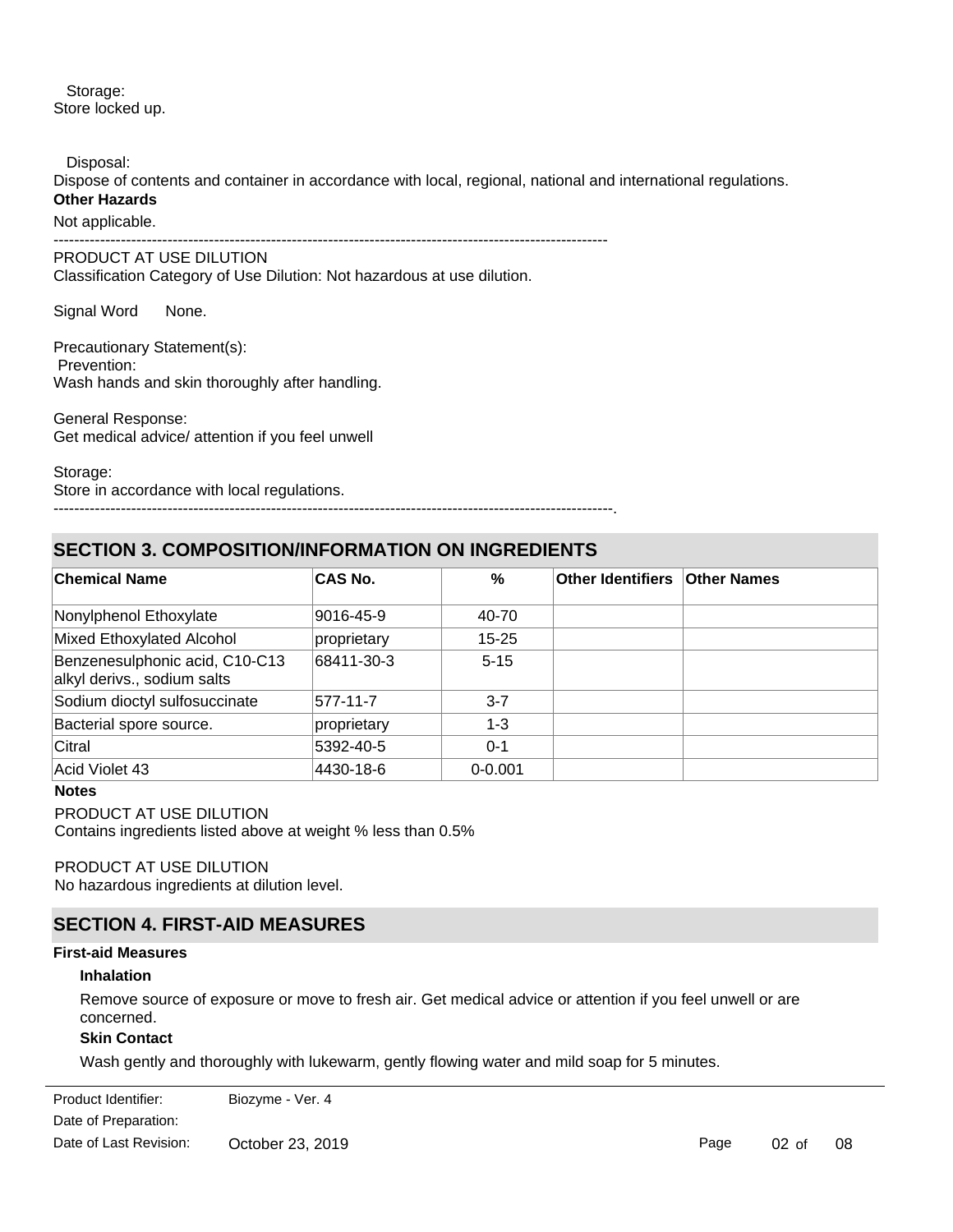# **Eye Contact**

Immediately rinse the contaminated eye(s) with lukewarm, gently flowing water for 15-20 minutes, while holding the eyelid(s) open. If eye irritation persists, get medical advice or attention.

#### **Ingestion**

Do NOT induce vomiting. Drink plenty of water. Never give anything by mouth to an unconscious person. If symptoms persist, call a physician.

# **First-aid Comments**

Get medical advice or attention if you feel unwell or are concerned.

---------------------------------------------------------------------------------------------------------- PRODUCT AT USE DILUTION EYE CONTACT: Rinse with plenty of water.

SKIN CONTACT: Rinse with plenty of water.

INHALATION: Get medical attention if symptoms occur.

#### INGESTION:

Rinse mouth. Get medical attention if symptoms occur. ----------------------------------------------------------------------------------------------------------.

# **Most Important Symptoms and Effects, Acute and Delayed**

None known.

# **Immediate Medical Attention and Special Treatment**

**Special Instructions**

Treat symptomatically.

# **SECTION 5. FIRE-FIGHTING MEASURES**

# **Extinguishing Media**

# **Suitable Extinguishing Media**

Water. Carbon dioxide (CO 2 ). Dry chemical.

# **Unsuitable Extinguishing Media**

None known.

#### **Specific Hazards Arising from the Product**

Not sensitive to static discharge.

Not sensitive to mechanical Impact.

#### **Special Protective Equipment and Precautions for Fire-fighters**

As in any fire, wear self-contained breathing apparatus pressure-demand, MSHA/NIOSH (approved or equivalent) and full protective gear.

As in any fire, wear self-contained breathing apparatus pressure-demand, MSHA/NIOSH (approved or equivalent) and full protective gear.

# **SECTION 6. ACCIDENTAL RELEASE MEASURES**

**Methods and Materials for Containment and Cleaning Up**

#### **Personal Precautions, Protective Equipment, and Emergency Procedures**

Avoid contact with skin, eyes and clothing. Do not breathe spray mist. Ensure adequate ventilation. Use personal protective equipment. If spilled, take caution, as material can cause surfaces to become slippery.

#### **Environmental Precautions**

Avoid release to the environment. Collect spillage. See Section 12 for additional Ecological Information. Dispose of contents/container to an approved waste disposal plant.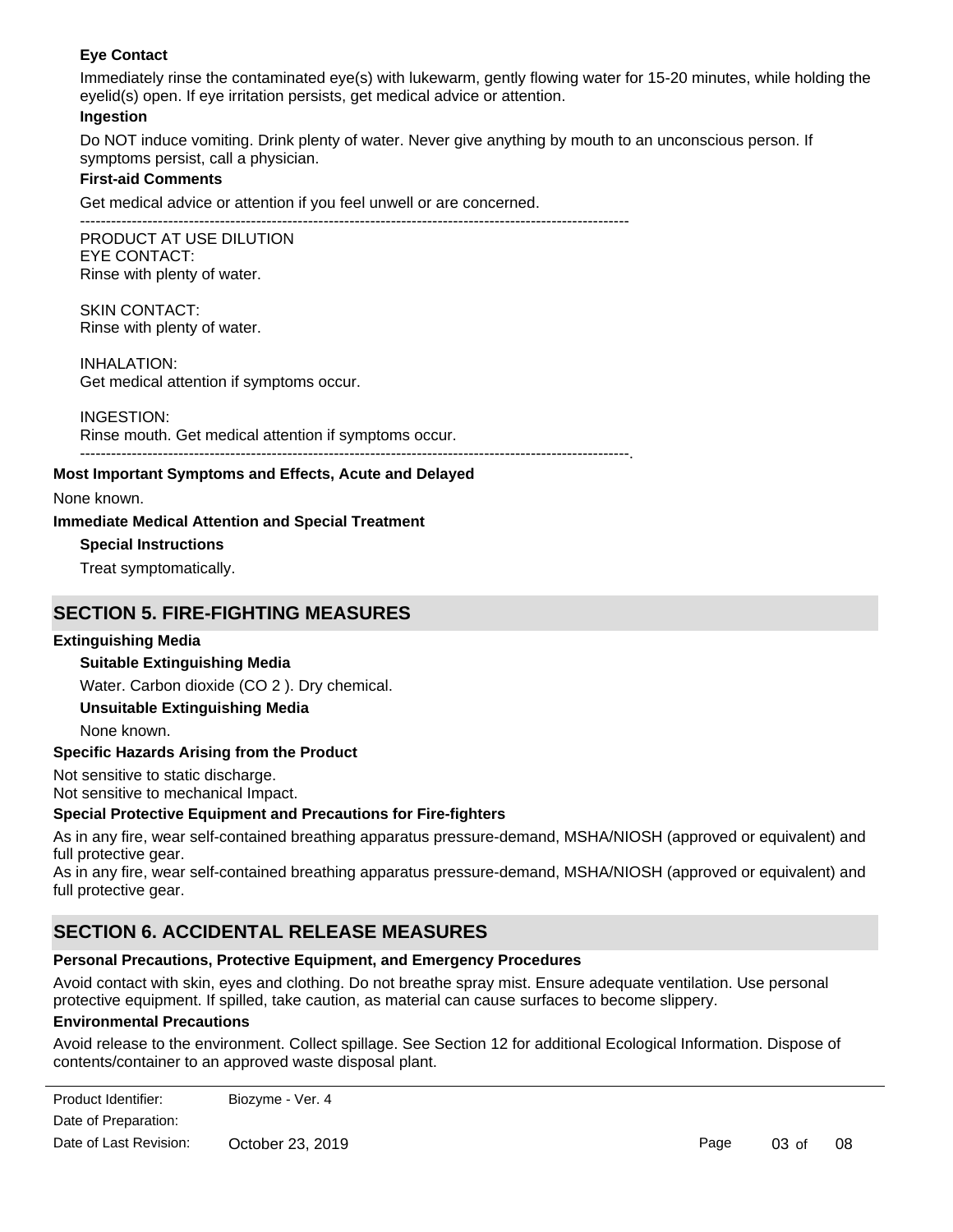# **Methods and Materials for Containment and Cleaning Up**

Contain and soak up spill with absorbent that does not react with spilled product. Collect and reuse if possible. Following product recovery, flush area with water.

----------------------------------------------------------------------------------------------------------

#### **Other Information**

PRODUCT AT USE DILUTION Personal precautions, protective equipment and emergency procedures: Avoid contact with skin, eyes and clothing. Do not breathe spray mist. Solution can cause surfaces to become slippery

Environmental precautions: Avoid release to the environment. Rinse or mop up use solutions. Solutions may be flushed down sanitary sewer drains.

Methods and materials for containment and cleaning up: Prevent further leakage and leakage, mop or wipe up spilled solution. Rinse to drain. ----------------------------------------------------------------------------------------------------------.

# **SECTION 7. HANDLING AND STORAGE**

#### **Precautions for Safe Handling**

Handle in accordance with good industrial hygiene and safety practice. Avoid contact with eyes.

# **Conditions for Safe Storage**

Keep container tightly closed. Keep container closed when not in use. Keep out of the reach of children.

----------------------------------------------------------------------------------------------------------

PRODUCT AT USE DILUTION

Precautions for Safe Handling:

Wash hands after handling. Handle in accordance with good industrial hygiene and safety practice.

Conditions for Safe Storage:

Keep out of reach of children. Store in suitable labeled containers.

----------------------------------------------------------------------------------------------------------.

# **SECTION 8. EXPOSURE CONTROLS/PERSONAL PROTECTION**

#### **Control Parameters**

|                      | <b>ACGIH TLV®</b> |             | <b>OSHA PEL</b> |                | <b>AIHA WEEL</b> |            |
|----------------------|-------------------|-------------|-----------------|----------------|------------------|------------|
| <b>Chemical Name</b> | TWA               | <b>STEL</b> | <b>TWA</b>      | <b>Ceiling</b> | 8-hr TWA         | <b>TWA</b> |
| Citral               |                   |             | $ 5$ ppm        |                |                  |            |

Control parameters

Exposure Guidelines This product does not contain any hazardous materials with occupational exposure limits established by the region specific regulatory bodies.

A5 = Not suspected as a human carcinogen.

#### **Appropriate Engineering Controls**

Provide eyewash in work area, if contact or splash hazard exists.

# **Individual Protection Measures**

#### **Eye/Face Protection**

Not required but it is good practice to wear safety glasses or chemical safety goggles.

#### **Skin Protection**

Not required, if used as directed. Rubber or vinyl gloves recommended when handling solid chemicals or their use solutions.

#### **Respiratory Protection**

Not normally required if product is used as directed. If exposure limits are exceeded or irritation is experienced, Product Identifier: Biozyme - Ver. 4 Date of Preparation: Date of Last Revision: October 23, 2019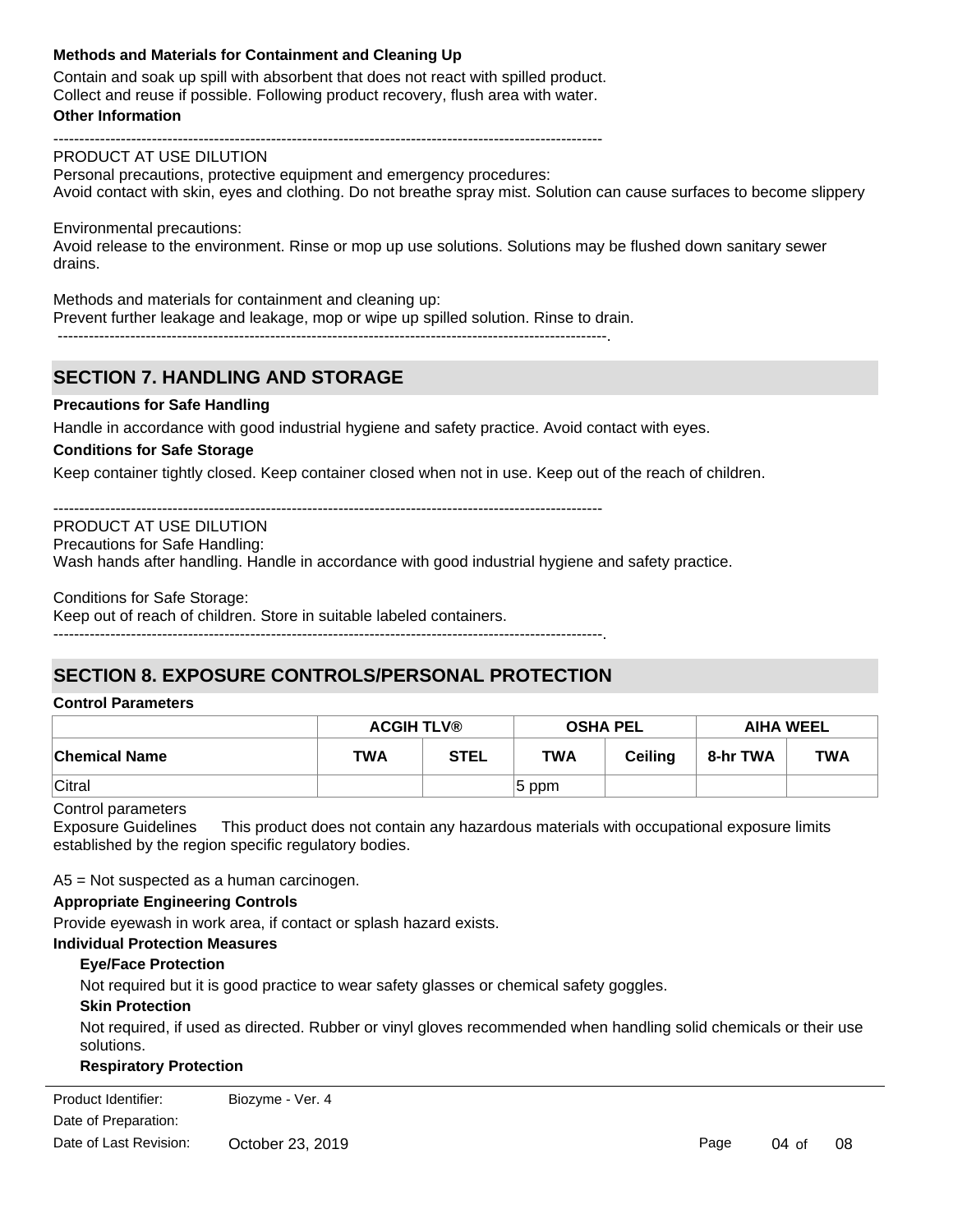Not normally required if product is used as directed. If exposure limits are exceeded or irritation is experienced, NIOSH/MSHA approved respiratory protection should be worn.

# **SECTION 9. PHYSICAL AND CHEMICAL PROPERTIES**

### **Basic Physical and Chemical Properties**

| Appearance                                                   | Violet.                                              |
|--------------------------------------------------------------|------------------------------------------------------|
| Odour                                                        | Lemon                                                |
| <b>Odour Threshold</b>                                       | Not available                                        |
| рH                                                           | Not applicable                                       |
| <b>Melting Point/Freezing Point</b>                          | 48 °C (118 °F) (melting); Not applicable (freezing)  |
| <b>Initial Boiling Point/Range</b>                           | Not available                                        |
| <b>Flash Point</b>                                           | Not available                                        |
| <b>Evaporation Rate</b>                                      | Not applicable                                       |
| <b>Flammability (solid, gas)</b>                             | Not applicable                                       |
| <b>Upper/Lower Flammability or</b><br><b>Explosive Limit</b> | Not applicable (upper); Not applicable (lower)       |
| <b>Vapour Pressure</b>                                       | Not applicable                                       |
| Vapour Density (air = 1)                                     | Not applicable                                       |
| <b>Relative Density (water = 1)</b>                          | Not available                                        |
| <b>Solubility</b>                                            | Soluble in water; Not available (in other liquids)   |
| <b>Partition Coefficient,</b><br>n-Octanol/Water (Log Kow)   | Not applicable                                       |
| <b>Auto-ignition Temperature</b>                             | Not applicable                                       |
| <b>Decomposition Temperature</b>                             | Not available                                        |
| <b>Viscosity</b>                                             | Not applicable (kinematic); Not applicable (dynamic) |
| <b>Other Information</b>                                     |                                                      |
| <b>Physical State</b>                                        | Solid                                                |
| <b>Use Dilution</b>                                          | Use dilution pH is 7.0 - 9.0 pH                      |
| <b>VOC Content</b>                                           | $VOC$ Content $(\%) =$<br>$0\%$                      |

# **SECTION 10. STABILITY AND REACTIVITY**

**Chemical Stability** Normally stable. **Conditions to Avoid** None known. **Incompatible Materials** None known. **Hazardous Decomposition Products** None known. **Possibility of Hazardous Reactions** None expected under normal conditions of storage and use. **Reactivity** None known.

# **SECTION 11. TOXICOLOGICAL INFORMATION**

# **Likely Routes of Exposure**

externalise contact versus product Identifier: biozyme - Ver. 4 Date of Preparation: Date of Last Revision: October 23, 2019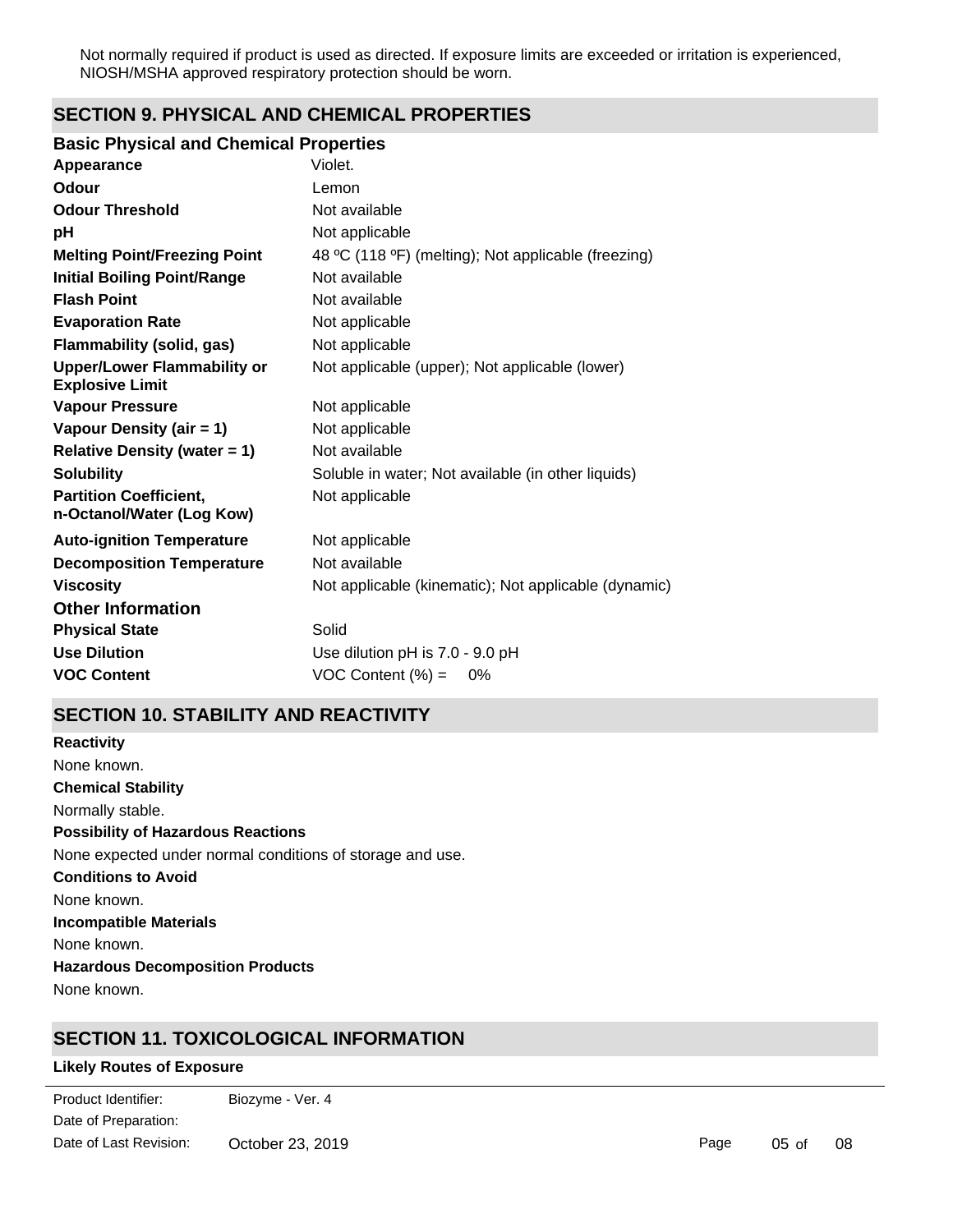Eye contact.

# **Acute Toxicity**

| <b>Chemical Name</b>                                             | <b>LC50</b>   | LD50 (oral)      | LD50 (dermal)        |
|------------------------------------------------------------------|---------------|------------------|----------------------|
| Sodium dioctyl sulfosuccinate Not available                      |               | 3100 mg/kg (rat) | 10000 mg/kg (rabbit) |
| Benzenesulphonic acid,<br>C10-C13 alkyl derivs.,<br>sodium salts | Not available | 1020 mg/kg (rat) | Not available        |
| Nonylphenol Ethoxylate                                           | Not available | 3310 mg/kg (rat) | 2000 mg/kg (rabbit)  |
| Citral                                                           | Not available | 4960 mg/kg (rat) | 2250 mg/kg (rabbit)  |

# LC50: No information was located.

LD50 (oral): No information was located.

LD50 (dermal): No information was located.

#### **Skin Corrosion/Irritation**

Causes skin irritation.

# **Serious Eye Damage/Irritation**

Contact with eyes may cause irritation.

# **STOT (Specific Target Organ Toxicity) - Single Exposure**

#### **Inhalation**

May cause irritation of respiratory tract.

#### **Ingestion**

Harmful if swallowed. Ingestion may cause gastrointestinal irritation, nausea, vomiting and diarrhea.

#### **Aspiration Hazard**

No information was located.

### **STOT (Specific Target Organ Toxicity) - Repeated Exposure**

No information available.

# **Respiratory and/or Skin Sensitization**

No information available.

#### **Carcinogenicity**

Not a carcinogen.

## **Reproductive Toxicity**

**Development of Offspring**

# No information was located.

**Sexual Function and Fertility**

No information was located.

# **Effects on or via Lactation**

No information was located.

# **Germ Cell Mutagenicity**

Not mutagenic.

**Interactive Effects**

No information was located.

# **Other Information**

---------------------------------------------------------------------------------------

# PRODUCT AT USE DILUTION

Inhalation: May cause irritation of respiratory tract. Eye Contact: May cause eye irritation.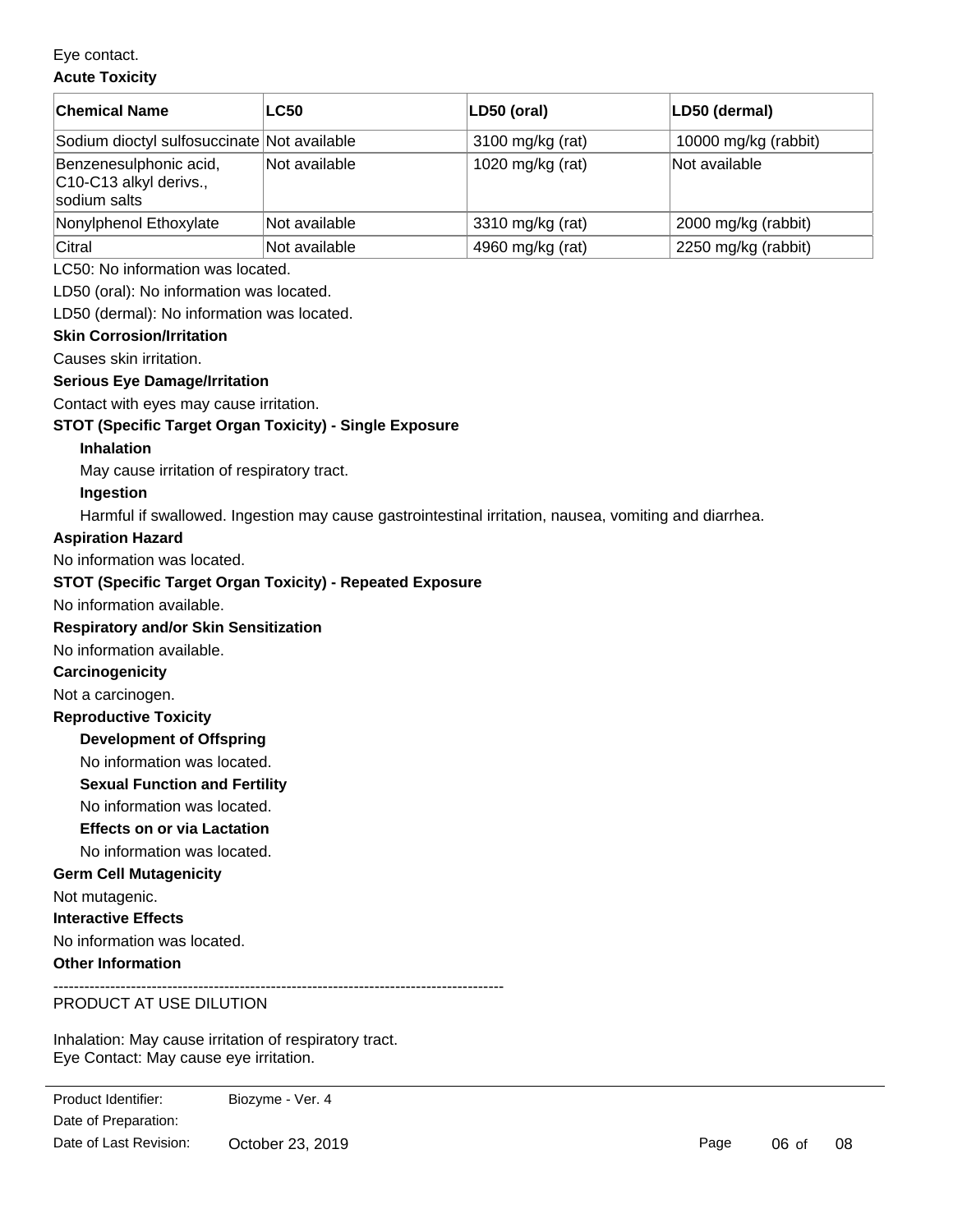# **SECTION 12. ECOLOGICAL INFORMATION**

### **Ecotoxicity**

Harmful to aquatic life.

### **Acute Aquatic Toxicity**

| <b>Chemical Name</b>                                             | <b>LC50 Fish</b>                                          | <b>EC50 Crustacea</b>                                    | ErC50 Aquatic<br><b>Plants</b> | ErC50 Algae                                                                   |
|------------------------------------------------------------------|-----------------------------------------------------------|----------------------------------------------------------|--------------------------------|-------------------------------------------------------------------------------|
| Sodium dioctyl<br>sulfosuccinate                                 | 54.5 mg/L (Lepomis<br>macrochirus<br>(bluegill); 96-hour) | 35.9 mg/L (Daphnia<br>magna (water flea);<br>48-hour)    | Not available                  | Not available                                                                 |
| Benzenesulphonic acid,<br>C10-C13 alkyl derivs.,<br>sodium salts | 1.67 mg/L (Lepomis<br>macrochirus<br>(bluegill); 96-hour) | 2.9 mg/L (Daphnia<br>magna (water flea);<br>48-hour)     | Not available                  | $29 \text{ mg/L}$<br>(Pseudokirchneriella<br>subcapitata (algae);<br>96-hour) |
| Nonylphenol Ethoxylate                                           | 1.8 mg/L (Lepomis<br>macrochirus<br>(bluegill); 96-hour)  | 12.2 mg/L (Daphnia<br>magna (water flea);<br>$48$ -hour) | Not available                  | Not available                                                                 |
| Citral                                                           | Not available                                             | 7 (Daphnia magna<br>(water flea); 48-hour)               | Not available                  | Not available                                                                 |

# **Persistence and Degradability**

No information available.

### **Bioaccumulative Potential**

No information available.

#### **Mobility in Soil**

No information was located.

### **Other Adverse Effects**

There is no information available.

# **SECTION 13. DISPOSAL CONSIDERATIONS**

#### **Disposal Methods**

Dispose of contents and container in accordance with local, regional, national and international regulations.

# **SECTION 14. TRANSPORT INFORMATION**

Not regulated under Canadian TDG regulations. Not regulated under US DOT Regulations.

**Environmental Hazards** Not applicable

**Special Precautions** Not applicable

# **Transport in Bulk According to Annex II of MARPOL 73/78 and the IBC Code**

Not applicable

# **SECTION 15. REGULATORY INFORMATION**

## **Safety, Health and Environmental Regulations**

# **Canada**

# **Domestic Substances List (DSL) / Non-Domestic Substances List (NDSL)**

All ingredients are listed on the DSL/NDSL.

Date of Preparation: Product Identifier: Biozyme - Ver. 4 Date of Last Revision: October 23, 2019